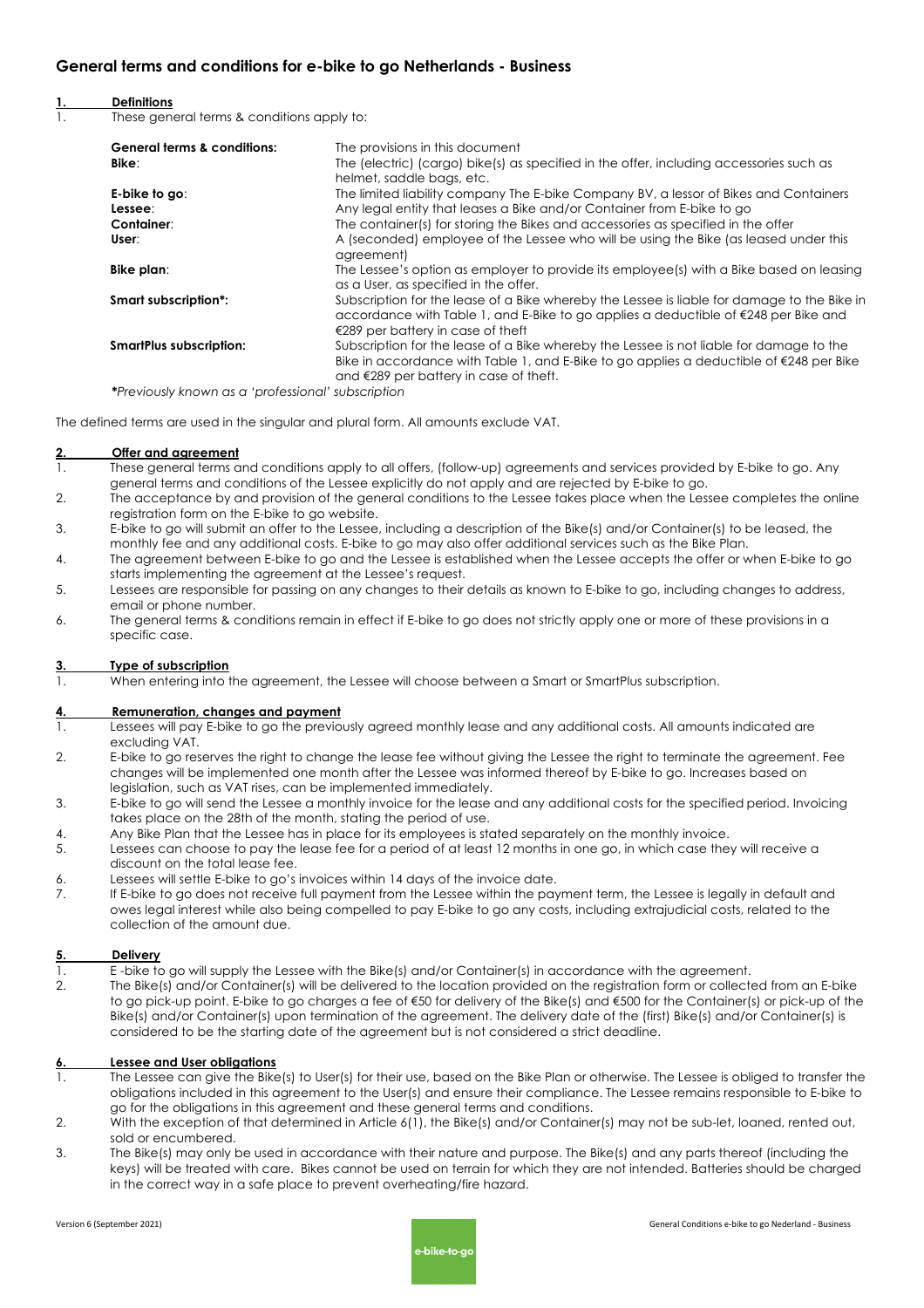- 4. The Lessee will return the Bike(s) and/or Container(s) in the same condition as they received them. Bike(s) may not be modified and bike racks and child seats cannot be added. The Container may not be moved to another location without prior written permission from E-bike to go.
- 5. Bikes should not be used if they have a defect that is made worse by continued use. If a defect is found the Lessee and User should follow the instructions as indicated in Article 7.
- 6. The use of the Bike is realised via an E-bike to go app provided by E-bike to go, unless it is a key model. Lessees can download the app on their smartphone and its use is subject to specific terms of use.
- 7. The start and end period of the use of a Bike (with the exception of the key model) is realised via the app, in which the use can only be terminated at the designated E-bike to go business address. In other places, the Lessee or User can lock the Bike without terminating.
- 8. Bikes should always be protected against theft by (correctly and properly) using the locks provided by E-bike to go.

### **7. Service, maintenance and instructions for Lessee and User**

- 1. E-bike to go will provide regular maintenance of the Bike(s) as and when it deems necessary.
- 2. E-bike to go reserves the right to check the condition of and make modifications to its Bikes. The Lessee and User are obliged to cooperate with inspections, modifications and checks.
- 3. The Lessee must report any defects, damage, loss or theft of the Bike to E-bike to go within 24 hours and follow E-bike to go's reasonable instructions, including but not limited to cooperating in a police report (by E-bike to go), providing a completed and signed damage claim form signed by all parties involved if the damage was caused by a third party, providing all necessary information to E-bike to go and its insurer.
- 4. The Lessee may not have a third party repair the Bike unless it has been given permission to do so from E-bike to go.
- 5. E-bike to go will assess the cause of the defect or damage and repair the Bike unless it cannot be reasonably expected to do so. If the Bike cannot be repaired right away, E-bike to go will offer the Lessee a replacement if necessary and within 48 hours. The Lessee cannot derive any rights if this term is not met. An exchange will only take place at the address provided when registering and is free of charge for all-in fees or when the exchange is made at a pick-up point. In all other cases E-bike to go will charge a fee of €50.
- 6. E-bike to go will cover the costs of regular maintenance unless it believes the defect or damage is caused by improper use by or on behalf of the Lessee, in which case any costs of maintenance, replacement or repair or other costs are at the expense of the Lessee. These costs will be charged to the Lessee in accordance with the table included in article 8.
- 7. In case of improper use, E-bike to go is entitled to take measures, including the immediate collection of the Bike, without releasing the Lessee from their payment obligations. Improper use includes use of the Bike in violation of these general terms & conditions and use contrary to the normal use of a Bike, including under the influence of alcohol and/or drugs, traffic violations, negligence or a lack of normal care or maintenance.
- 8. E-bike to go will only exchange or repair the e-bike if the Lessee has fulfilled all its financial obligations.

### **8. Damage, loss, theft and liability**

- 1. The use of the Bike is at the Lessee's or User's own risk.
- 2. E-bike to go will inspect the Bike for damage (including theft or loss of the Bike and/or parts thereof) when it is returned. Any damage found is presumed to have been caused by the Lessee. In the case of a Smart subscription (not SmartPlus), any costs for repairs or replacement are at the Lessee's expense, unless the Lessee can prove that the damage was already there when the agreement started or should otherwise be paid for by E-bike to go. E-bike applies the following table for damage:

## **Table 1**

| ltem                  | Excl. VAT $(€)$ | Incl. VAT (€) |
|-----------------------|-----------------|---------------|
| <b>Battery theft</b>  | 289             | 350           |
| <b>Battery holder</b> | 25              | 30            |
| <b>Battery damage</b> | 207             | 250           |
| Controller            | 165             | 200           |
| Controller casing     | 41              | 50            |
| Crank                 | 124             | 150           |
| Charger               | 70              | 85            |
| <b>Brakes</b>         | 33              | 40            |
| Key or lock           | 41              | 50            |
| Smartlock             | 103             | 125           |
| Mudguard              | 79              | 95            |
| Stand                 | 45              | 55            |
| <b>Total Loss</b>     | 455             | 550           |
| Lighting              | 41              | 50            |
| Front rack            | 79              | 95            |
| Front fork            | 248             | 300           |
| Wheel (rim)           | 83              | 100           |
| Seat                  | 54              | 65            |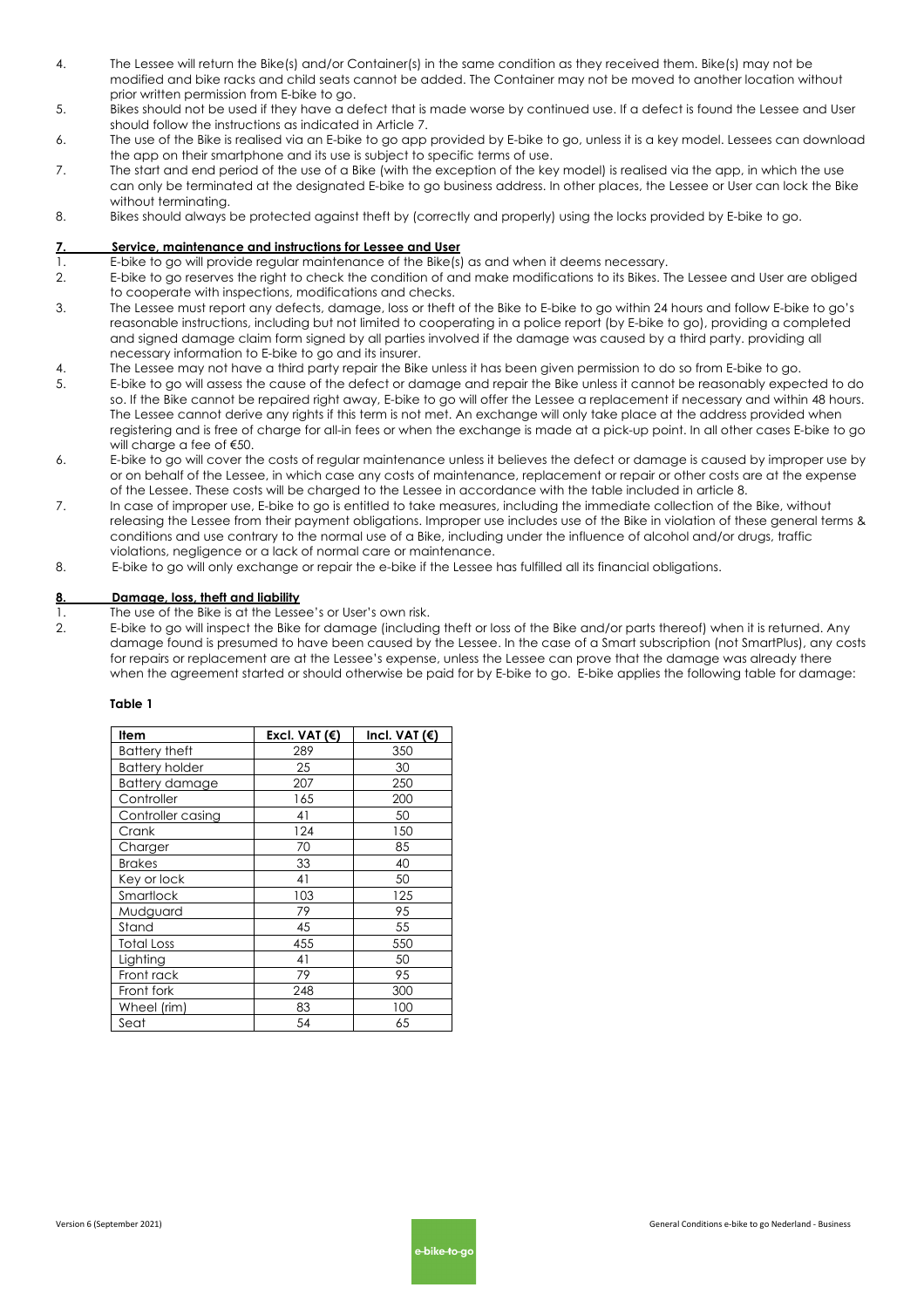3. In case of theft, E-bike to go applies a deductible of €248 per Bike and €289 per battery. For the key model, theft coverage only applies if the key provided by E-bike to the Lessee is handed back to E-bike to go. If the original key cannot be provided, E-bike to go will claim the total cost of the Bike including battery, namely € 1.818, from the Lessee. This means that E-bike to go applies the following table in case of damage or theft:

| u |  |
|---|--|
|---|--|

| Smart                     | <b>Smart Plus</b>              |  |  |
|---------------------------|--------------------------------|--|--|
| $\sqrt{}$ damage in       | $\sqrt{100\%}$ damage          |  |  |
| accordance with           | covered                        |  |  |
| Table 1                   |                                |  |  |
| $\sqrt{70\%}$ coverage in | $\sqrt{70\%}$ coverage in case |  |  |
| case of theft*            | of theft *                     |  |  |

\*) in case of a key version: upon return of the original key

- 4. Any Lessee involved in two or more cases of theft will be blocked from using the services or Bikes of E-bike to go.
- 5. If the Bike is found after a theft was reported, the Lessee will be charged a €50 processing and administration fee instead of the deductible.
- 6. If a Bike has to be picked up from a municipal bicycle storage, the costs of €50 will be charged to the Lessee.

### **9. Duration and termination**

- 1. The agreement is concluded for a pre-determined period and cannot be prematurely terminated.
- 2. After the period indicated in Article 9(1) has ended, the agreement will be automatically extended by a period of three months and both Lessee and E-bike to go are subject to a notice term of one month.
- 3. In the following cases, E-bike to go can terminate the agreement extrajudicially and with immediate effect, without owing any damages and while retaining its rights:
	- a. The Lessee does not comply with this agreement.
	- b. The Lessee has been declared bankrupt or admitted to the law debt restructuring scheme.
	- c. Circumstances arise of such a nature that compliance with the agreement is impossible or that E-bike to go cannot be compelled to continue the agreement as is.
- 4. During the term of notice referred to in Article 9(2) the Lessee still owes the agreed monthly lease. E-bike to go will contact the Lessee during this term of notice to discuss the return of the Bike(s) and/or Container(s). The Bike(s) and/or Container(s) should be returned on the final day of the term of notice at the latest. The Lessee will cooperate fully to return the Bike(s) and/or Container(s) to E-bike to go.
- 5. If the agreement is terminated based on section 3 before the period as in Article 9(1) or 9(2) has ended, E-bike to go is entitled to payment of the remaining lease terms over said period.
- 6. Amounts invoiced by E-bike to go before termination will remain due and become claimable immediately.
- 7. A Bike can be returned by the Lessee free of charge at an E-bike to go pick-up point. To retrieve a bike E-bike to go charges a fee of €50, which must be paid directly to the driver by debit card.
- 8. If the Bike was not returned by the Lessee on the last day of the termination period:

a. the cancellation is considered not to go into effect insofar as the Lessee continues to pay the fees in accordance with this agreement after this date. The agreement remains in full force.

b. the termination is considered effective if the Lessee pays no more fees in accordance with this agreement after this date and does not respond to the summons of E-bike to go to return the Bike within 14 days, during which term the Lessee owes the full subscription fee for one month. If this term has passed without the Bike being returned, E-bike to go is entitled to charge the Lessee for the full costs of the Bike, in accordance with Article 8(3) of these conditions. Article 8(4) also applies.

## **10. Termination**

- 1. Article 9 has no bearing on any termination of the agreement by E-bike to go on legal grounds.
- 2. In case of termination on legal grounds, the Lessee will fully cooperate with returning the Bike(s) and/or Container(s) to E-bike to go within two days after the termination in accordance with Article 9(7). If the Bike was not returned by the Lessee within this term, what is determined in Article 9(8 sub a and b) applies accordingly, in which 'this date' means the termination date. 3. Amounts invoiced by E-bike to go before termination will remain due and become claimable immediately. Amounts already received by E-bike to go will not be returned. E-bike to go is not liable for any damage to the Lessee due to termination based

# **11. Privacy**

on this Article.

1. E-bike to go processes information about the use and/or maintenance of its Bikes and/or Containers as well as personal details of the Lessee and/or User for the purposes of this agreement and to inform the user and/or Lessee in accordance with privacy leaislation.

## **12. Ownership**

1. E-bike to go retains ownership of the Bikes and Containers. Upon termination of the agreement, the Lessee will hand over the Bike(s) and/or Container(s) to E-bike to go. This obligation cannot be delayed.